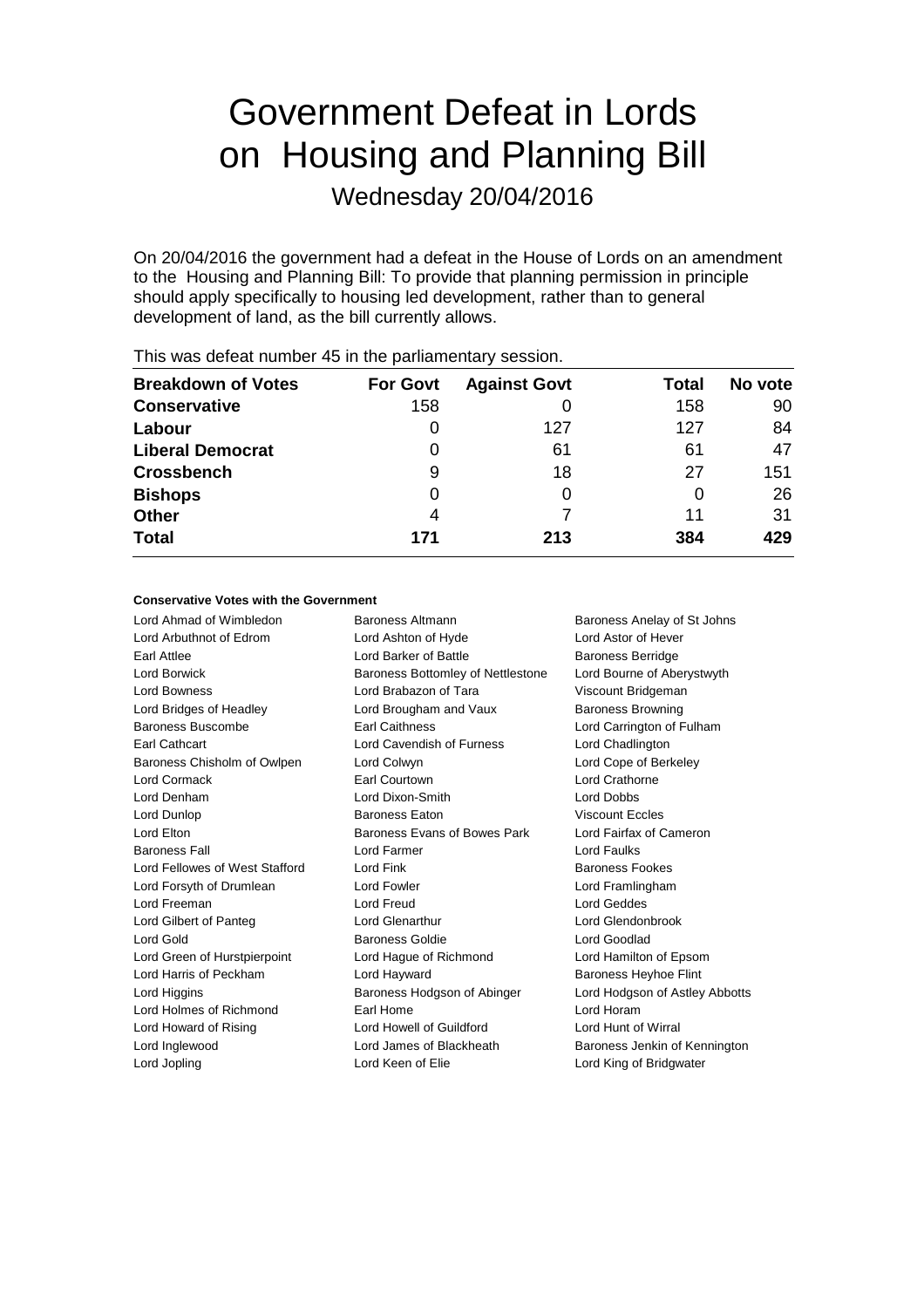Lord Leigh of Hurley Lord Lexden Lord Lingfield Earl Liverpool Lord Lucas Lord Lupton Lord Lyell **Lord MacGregor of Pulham Market Lord Mackay of Clashfern** Lord Magan of Castletown Lord Mancroft Lord Marland Lord Marlesford Lord McColl of Dulwich Baroness McGregor-Smith Baroness McIntosh of Pickering Baroness Mone Baroness Morris of Bolton Lord Moynihan **Lord Nash** Lord Nash Baroness Neville-Jones Baroness Neville-Rolfe Baroness Newlove Baroness Noakes Lord Northbrook Lord Norton of Louth Lord O'Shaughnessy Baroness O'Cathain **Lord O'Neill of Gatley** Baroness Oppenheim-Barnes Lord Patten of Barnes **Baroness Perry of Southwark** Baroness Pidding Lord Popat Lord Porter of Spalding Lord Price Lord Prior of Brampton Baroness Redfern Lord Ribeiro Lord Risby **Lord Robathan** Baroness Rock Lord Ryder of Wensum Baroness Scott of Bybrook Baroness Seccombe Earl Selborne Lord Selkirk of Douglas Lord Selsdon Baroness Shackleton of Belgravia Baroness Sharples Baroness Shephard of Northwold Lord Sherbourne of Didsbury Lord Shinkwin **Earl Shrewsbury** Lord Skelmersdale Lord Smith of Hindhead Lord Spicer Baroness Stedman-Scott **Baroness Stowell of Beeston** Lord Strathclyde Lord Suri Lord Taylor of Holbeach Lord Tebbit Lord Trefgarne Viscount Trenchard Lord Trimble Lord True Lord Tugendhat Baroness Verma Lord Wakeham Baroness Warsi Lord Wasserman Lord Whitby Baroness Wilcox Baroness Williams of Trafford Lord Young of Cookham Viscount Younger of Leckie

Lord Kirkham Lord Lang of Monkton Lord Lansley

#### **Conservative Votes against the Government**

#### **Labour Votes with the Government**

#### **Labour Votes against the Government**

Baroness Bakewell Lord Bassam of Brighton Lord Beecham Lord Berkeley **Baroness Billingham** Baroness Billingham Baroness Blackstone Lord Blunkett Lord Bradley Lord Bragg Lord Brookman Lord Campbell-Savours Lord Cashman Viscount Chandos Lord Clark of Windermere Lord Clarke of Hampstead Lord Collins of Highbury Baroness Corston Baroness Crawley Baroness Donaghy **Lord Donoughue** Baroness Drake Lord Faulkner of Worcester Lord Foster of Bishop Auckland Baroness Gale Lord Giddens **Baroness Golding** Lord Gordon of Strathblane Baroness Goudie Baroness Gould of Potternewton Lord Grantchester Lord Grocott Lord Hain Viscount Hanworth Lord Harris of Haringey Lord Harrison Lord Hart of Chilton Baroness Healy of Primrose Hill Baroness Henig Baroness Hilton of Eggardon Baroness Hollis of Heigham Lord Howarth of Newport Baroness Howells of St Davids Lord Hoyle Lord Hughes of Woodside Lord Hunt of Kings Heath Lord Irvine of Lairg **Lord Jones** Lord Jones **Baroness Jones of Whitchurch** Lord Judd **Lord Kennedy of Southwark** Baroness King of Bow Lord Kinnock Baroness Kinnock of Holyhead Lord Kirkhill

Baroness Adams of Craigielea Lord Allen of Kensington Baroness Andrews Lord Layard Lord Lea of Crondall Baroness Liddell of Coatdyke

Lord Davies of Stamford **Lord Davies of Oldham** Baroness Dean of Thornton-le-Fylde Lord Dubs **Lord Elder Baroness Farrington of Ribbleton** Lord Haskel **Lord Haworth Baroness Hayter of Kentish Town**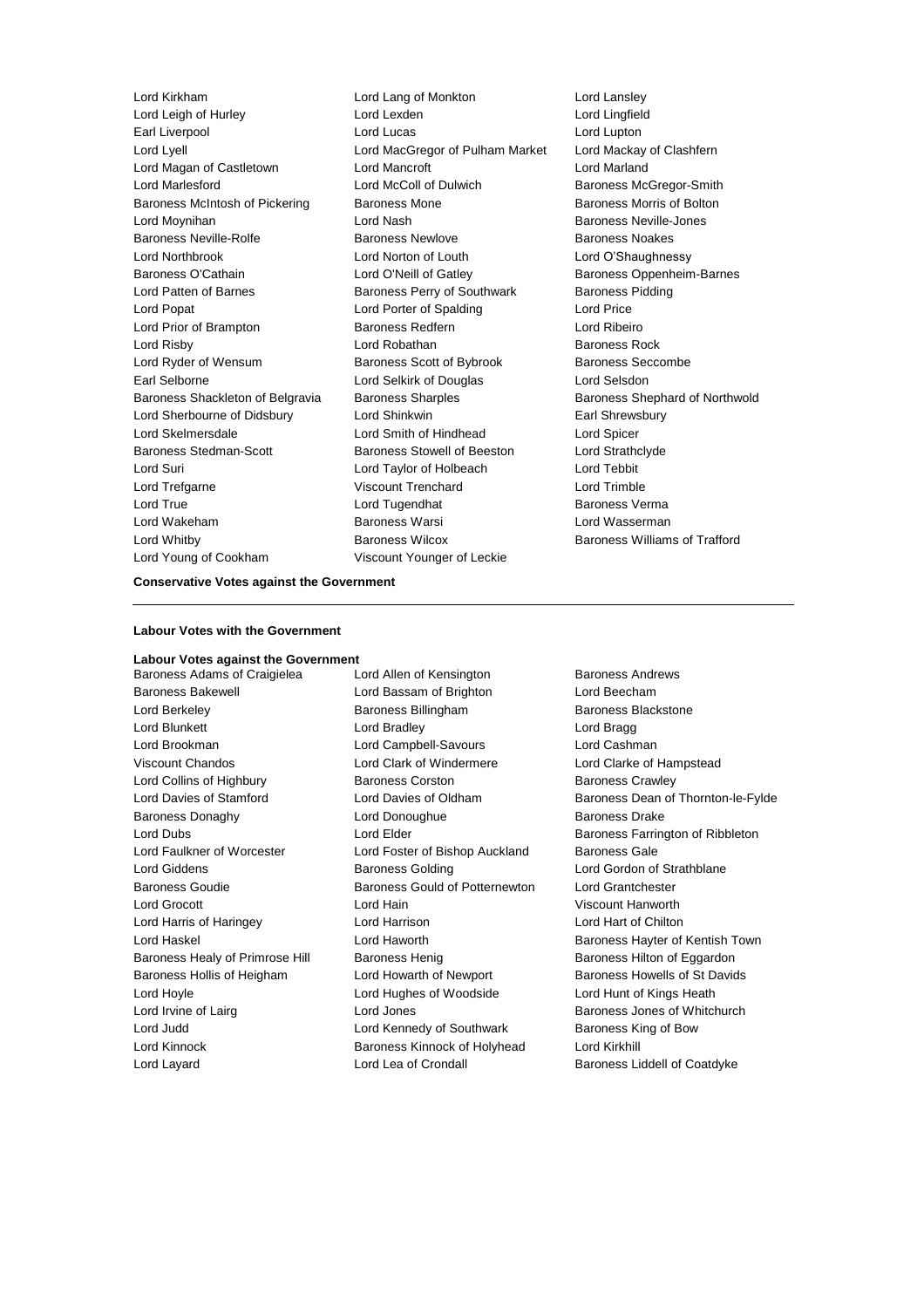| Lord Lipsey                 | <b>Baroness Lister of Burtersett</b> | Lord Livermo       |
|-----------------------------|--------------------------------------|--------------------|
| Lord Macdonald of Tradeston | Lord MacKenzie of Culkein            | <b>Baroness Ma</b> |
| Lord Maxton                 | Lord McAvoy                          | <b>Lord Mendel</b> |
| Lord Moonie                 | Lord Morris of Handsworth            | <b>Baroness Mo</b> |
| Lord Murphy of Torfaen      | <b>Baroness Nye</b>                  | Lord O'Neill       |
| Lord Pendry                 | Baroness Pitkeathley                 | Lord Ponson        |
| <b>Baroness Primarolo</b>   | <b>Baroness Quin</b>                 | Lord Radice        |
| Lord Rea                    | <b>Baroness Rebuck</b>               | Lord Reid of       |
| Lord Richard                | Lord Rooker                          | Lord Rosser        |
| Lord Rowlands               | Baroness Royall of Blaisdon          | Lord Sawyer        |
| <b>Baroness Sherlock</b>    | Viscount Simon                       | <b>Baroness Sn</b> |
| Baroness Smith of Basildon  | Lord Snape                           | Lord Soley         |
| Lord Stevenson of Balmacara | Lord Stone of Blackheath             | <b>Baroness Sy</b> |
| Baroness Taylor of Bolton   | Lord Temple-Morris                   | <b>Baroness Th</b> |
| Lord Tomlinson              | Lord Touhig                          | Lord Tunnicl       |
| Baroness Wall of New Barnet | Baroness Warwick of Undercliffe      | Lord Watson        |
| <b>Lord Watts</b>           | Lord West of Spithead                | <b>Baroness W</b>  |
| <b>Baroness Whitaker</b>    | Lord Whitty                          | Lord William       |
| Lord Wills                  | Lord Woolmer of Leeds                | <b>Baroness W</b>  |
| Baroness Young of Old Scone |                                      |                    |
|                             |                                      |                    |

rtersett Lord Livermore ulkein **Baroness Mallalieu** Lord Mendelsohn worth **Baroness Morris of Yardley** Lord O'Neill of Clackmannan Lord Ponsonby of Shulbrede Lord Reid of Cardowan Lord Rosser aisdon Lord Sawyer Baroness Smith of Gilmorehill Lord Soley eath Baroness Symons of Vernham Dean Baroness Thornton Lord Tunnicliffe Undercliffe Lord Watson of Invergowrie d Baroness Wheeler Lord Williams of Elvel ds **Baroness Worthington** 

#### **Liberal Democrat Votes with the Government**

## **Liberal Democrat Votes against the Government**

Baroness Barker **Lord Beith** Lord Beith Baroness Bonham-Carter of Yarnbury Baroness Bowles of Berkhamsted Lord Bradshaw Baroness Brinton Lord Burnett Baroness Burt of Solihull Lord Campbell of Pittenweem Lord Cotter **Lord Dholakia** Baroness Doocey Baroness Falkner of Margravine Baroness Featherstone Lord Foster of Bath Lord German Earl Glasgow Lord Goddard of Stockport Baroness Grender Lord Hussain Baroness Hussein-Ece Baroness Jolly Lord Jones of Cheltenham Lord Kirkwood of Kirkhope Baroness Kramer **Baroness Ludford** Lord Maclennan of Rogart Baroness Ludford Lord Maclennan of Rogart Baroness Maddock Lord Marks of Henley-on-Thames Lord Newby Baroness Northover Lord Paddick Lord Palmer of Childs Hill Baroness Parminter Baroness Randerson Lord Razzall Lord Rennard Lord Rodgers of Quarry Bank Lord Scriven Lord Sharkey **Baroness Sharp of Guildford** Baroness Sheehan Lord Shipley Lord Shutt of Greetland Baroness Smith of Newnham Lord Steel of Aikwood Lord Storey Lord Strasburger Lord Stunell **Baroness Suttie Lord Teverson** Lord Thomas of Gresford **Baroness Thomas of Winchester** Lord Tope Baroness Tyler of Enfield **Lord Wallace of Tankerness** Baroness Walmsley Lord Willis of Knaresborough

Lord Ashdown of Norton-sub-Hamdon Baroness Bakewell of Hardington Mandeville

#### **Crossbench Votes with the Government**

| Lord Aberdare                                  | Viscount Craigavon          |  |  |  |  |
|------------------------------------------------|-----------------------------|--|--|--|--|
| Lord Kerr of Kinlochard                        | Lord Kilclooney             |  |  |  |  |
| Lord Mawson                                    | Lord Palmer                 |  |  |  |  |
| <b>Crossbench Votes against the Government</b> |                             |  |  |  |  |
| Lord Alton of Liverpool                        | Lord Armstrong of Ilminster |  |  |  |  |
| Lord Best                                      | Earl Clancarty              |  |  |  |  |
| Lord Elystan-Morgan                            | <b>Viscount Falkland</b>    |  |  |  |  |
|                                                |                             |  |  |  |  |

Lord Greenway Earl Lytton Lord Trees

Lord Berkeley of Knighton Baroness Cox Lord Kakkar